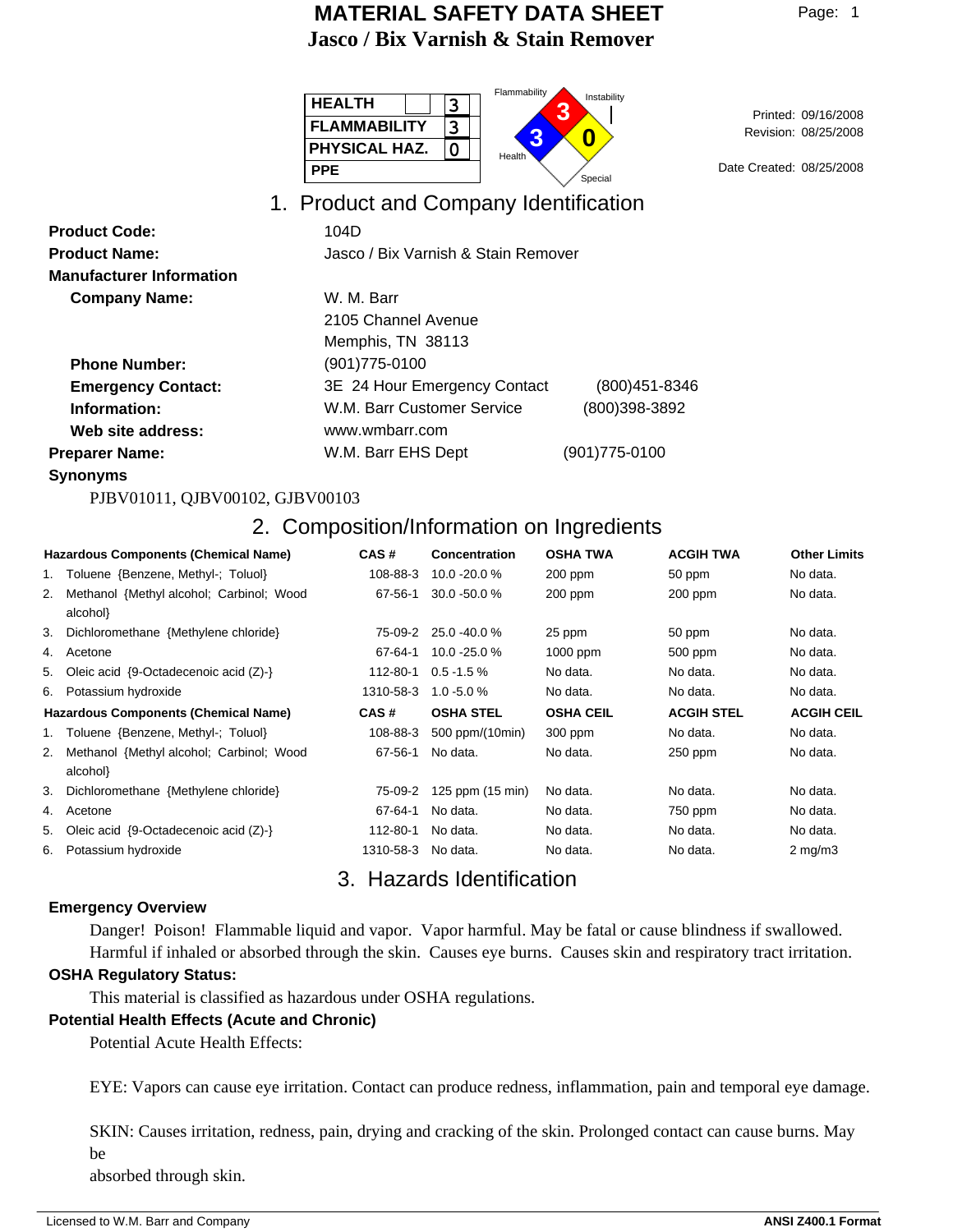INGESTION: May cause irritation of the gastrointestinal tract and/or abdominal spasms. Symptoms parallel inhalation.

Aspiration of material into the lungs can cause chemical pneumonitis.

INHALATION: Causes irritation to the respiratory tract. Causes formation of carbon monoxide in blood which affects

cardiovascular system and central nervous symptoms. Symptoms of overexposure may include skin sensations (e.g.

pins and needles), fatigue, confusion, headaches, dizziness and drowsiness. Very high concentrations or continued exposure may cause increased light-headedness, vomiting, blurred vision, blindness, staggering, unconsciousness, comas, and even death.

CHRONIC EXPOSURE: Methylene Chloride may cause headache, mental confusion, depression, liver effects, kidney

effects, bronchitis, loss of appetite, nausea, lack of balance, and visual disturbances. Prolonged and/or repeated skin

contact can cause severe irritation or dermatitis. Methylene chloride may cause cancer in humans. Toluene may affect

the developing fetus. Toluene chronic poisoning describe anemia, decreased blood cell count and bone marrow hypoplasia. Methanol report impaired vision.

Target Organs: eyes, skin, respiratory system, liver, kidneys, pancreas, heart, lungs, brain, central nervous system **Signs and Symptoms Of Exposure**

See Potential Health Effects.

#### **Medical Conditions Generally Aggravated By Exposure**

Those of the skin, eye, and lungs/respiratory system. This may include dermatitis; asthma and other breathing disorders; chronic lung disease; coronary artery disease; anemia;

### 4. First Aid Measures

#### **Emergency and First Aid Procedures**

INHALATION: If inhaled, remove to fresh air. If not breathing, give artificial respiration. If breathing is difficult, give

oxygen and seek medical attention immediately.

SKIN: Immediately wash with mild soap and water for 15 minutes, while removing contaminated clothing and shoes.

Wash clothing before reuse. Get medical attention.

EYE: Immediately flush with water for at least 15 minutes, lifting lower and upper eyelids occasionally. Get medical

attention immediately.

INGESTION: Aspiration hazard. Do not take internally. If swallowed, DO NOT INDUCE VOMITING. Give large

quantities of water. Never give anything by mouth to an unconscious person. Get medical attention immediately. If

vomiting occurs, keep head below hips to prevent aspiration into lungs.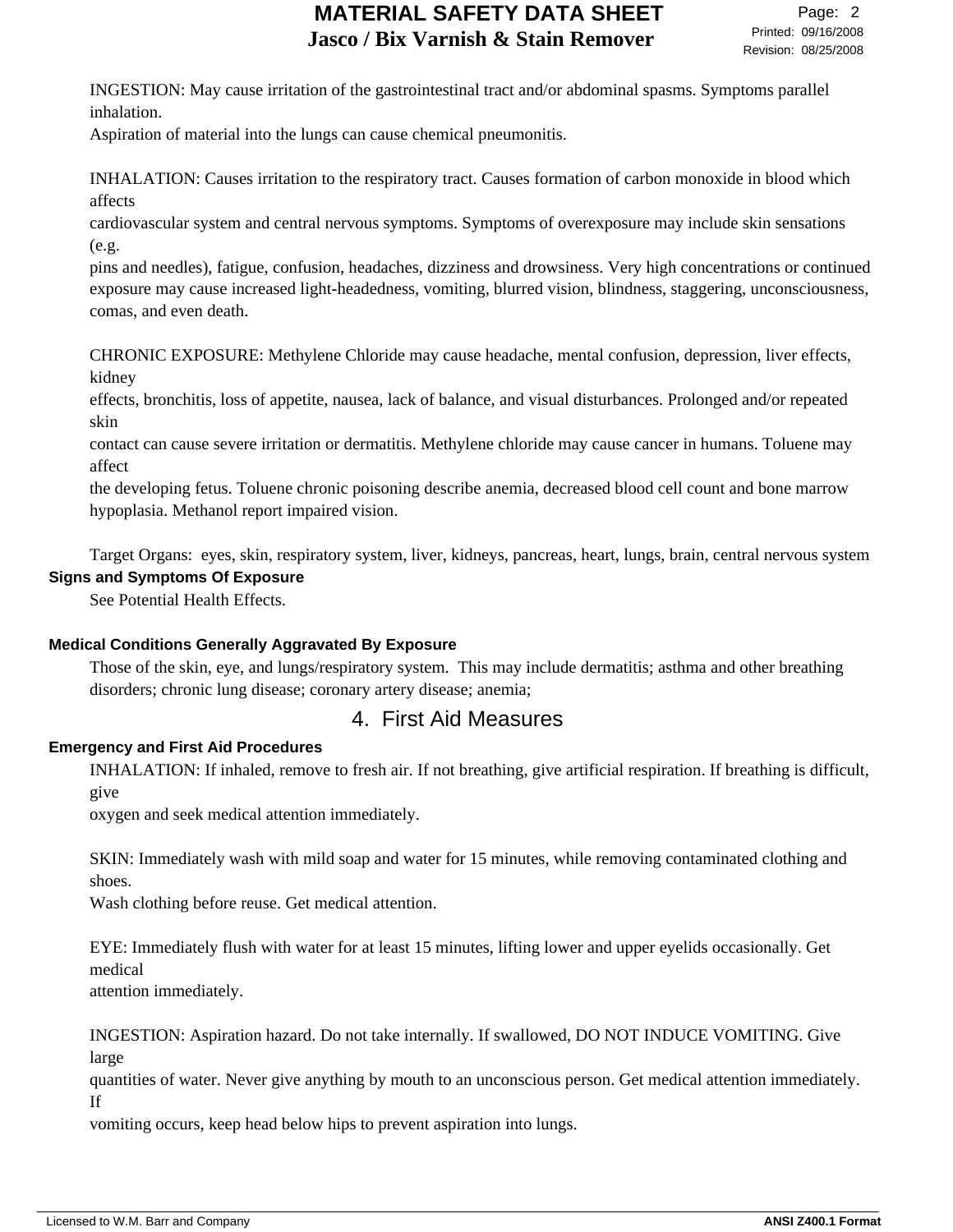#### **Note to Physician**

This product contains methanol which can cause intoxication and central nervous system depression. Methanol is metabolized to formic acid and formaldehyde. These metabolites can cause metabolic acidosis, visual disturbances and blindness. Since metabolism is required for these toxic symptoms, their onset may be delayed from 6 to 30 hours following ingestion. Ethanol competes for the same metabolic pathway and has been used to prevent methanol metabolism. Ethanol administration is indicated in symptomatic patients or at blood methanol concentrations above 20 ug/dl. Methanol is effectively removed by hemodialysis.

### 5. Fire Fighting Measures

| <b>Flammability Classification:</b> | IB            |                                               |
|-------------------------------------|---------------|-----------------------------------------------|
| <b>Flash Pt:</b>                    |               | 26.00 F Method Used: Pensky-Marten Closed Cup |
| <b>Explosive Limits:</b>            | LEL: No data. | UEL: No data.                                 |
| <b>Eiro Eighting Instructions</b>   |               |                                               |

#### **Fire Fighting Instructions**

Evacuate personnel to a safe area. Keep containers cool with water spray.

Avoid breathing decomposition products. Firefighters should wear NIOSH approved self-contained breathing apparatus

and full body protection. Vapors can flow along surfaces to distant ignition source and flash back.

#### **Flammable Properties and Hazards**

Flammable Liquid and Vapor!

Dangerous fire hazard when exposed to heat or flame. Vapors can flow along surfaces to distant ignition source and flash back.

#### **Hazardous Combustion Products**

Carbon monoxide and carbon dioxide, hydrogen chloride, and trace amounts of phosgene, chlorine.

#### **Extinguishing Media**

Use alcohol foam, carbon dioxide, and dry chemical. Water may be used to flush spills away from exposures and to dilute spills to non-flammable mixtures.

#### **Unsuitable Extinguishing Media**

None known.

### 6. Accidental Release Measures

#### **Steps To Be Taken In Case Material Is Released Or Spilled**

Ventillate area of leak or spill. Remove all sources of ignition. Use non-sparking tools and equipment. Clean up remaining materials from spill with suitable absorbent. Small spills may be absorbed with nonreactive absorbent (sand) and placed in suitable, covered, labeled containers. For large spills provide diking or other appropriate containment to keep material from spreading. Prevent large spills from entering sewers or waterways. If diked material can be pumped, store recovered material in compatible drums for recovery or disposal. Observe all personal protection equipment recommendations.

### 7. Handling and Storage

#### **Precautions To Be Taken in Handling**

No smoking or eating. Keep container closed when not in use. Keep away from heat, sparks, open flames and other sources of ignition. Containers of this material may be hazardous when empty since they retain product residues. Separate from incompatibles. This material may corrode plastic and rubber. KEEP OUT OF REACH OF CHILDREN.

#### **Precautions To Be Taken in Storing**

Store in a cool, dry well-ventilated location. Protect against physical damage.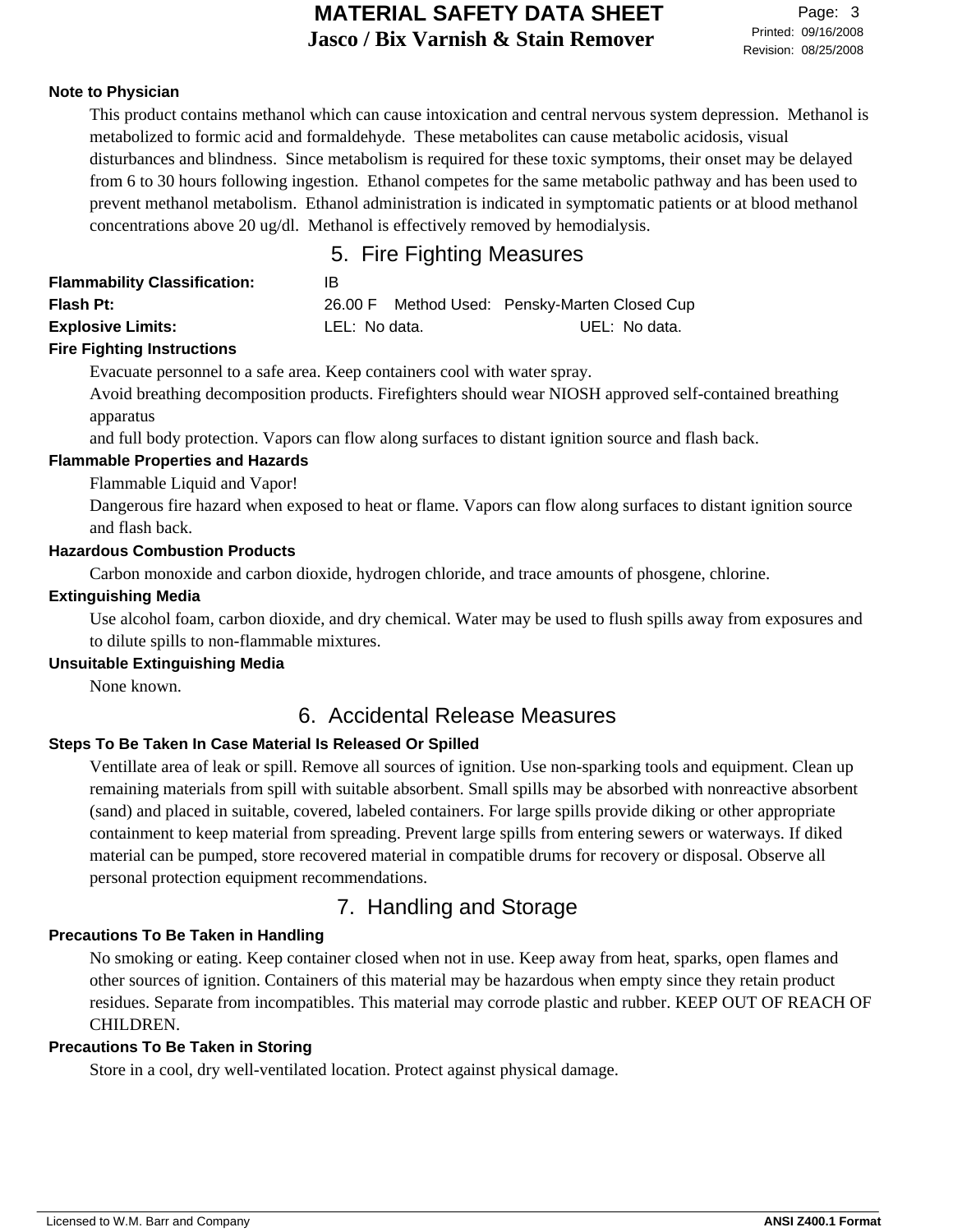## 8. Exposure Controls/Personal Protection

### **Respiratory Equipment (Specify Type)**

Avoid breathing vapor. Use NIOSH approved pressure demand or other positive pressure SCBA or airline respirators.

#### **Eye Protection**

Use chemical goggles or glasses with side shields. A faceshield in combination with safety glasses or chemical goggles is recommended when the potential exists for spraying or splashing of liquid to the face.

#### **Protective Gloves**

Use chemical resistant gloves based on chemical compatibility and job task.

#### **Other Protective Clothing**

Full Protective Clothing.

Various application methods can dictate use of additional protective safety equipment, such as impermeable aprons, etc., to minimize exposure.

#### **Engineering Controls (Ventilation etc.)**

Use process enclosures, local exhaust ventilation, or other engineering controls to control airborne levels below recommended exposure limits.

Use only with adequate ventilation to prevent buildup of vapors. Do not use in areas where vapors can accumulate and concentrate, such as basements, bathrooms or small enclosed areas. Whenever possible, use outdoors in an open air area. If using indoors open all windows and doors and maintain a cross ventilation of moving fresh air across the work area. If strong odor is noticed or you experience slight dizziness, headache, nausea or eye-watering -- STOP -- ventilation is inadequate. Leave area immediately and move to fresh air.

#### **Work/Hygienic/Maintenance Practices**

Have an eyewash and safety shower available.

The usual precaution for the handling of chemicals must be observed.

Wash hands thoroughly after use and before eating, drinking, or smoking. Do not eat, drink, or smoke in the work area. Discard any clothing or other protective equipment that cannot be decontaminated.

### 9. Physical and Chemical Properties

| <b>Physical States:</b>            | 1 Gas               | [X] Liquid | 1 Solid                                       |
|------------------------------------|---------------------|------------|-----------------------------------------------|
| <b>Melting Point:</b>              | No data.            |            |                                               |
| <b>Boiling Point:</b>              | 132.80 F - 140.00 F |            |                                               |
| <b>Autoignition Pt:</b>            | No data.            |            |                                               |
| Flash Pt:                          |                     |            | 26.00 F Method Used: Pensky-Marten Closed Cup |
| <b>Explosive Limits:</b>           | LEL: No data.       |            | UEL: No data.                                 |
| Specific Gravity (Water $= 1$ ):   | $0.92 - 0.93$       |            |                                               |
| Density:                           | 7.746 LB/GL         |            |                                               |
| Vapor Pressure (vs. Air or mm Hg): | > 134 MM HG         |            |                                               |
| Vapor Density (vs. $Air = 1$ ):    | < 2                 |            |                                               |
| <b>Evaporation Rate (vs Butyl</b>  | >1                  |            |                                               |
| Acetate=1):                        |                     |            |                                               |
| <b>Solubility in Water:</b>        | Slight              |            |                                               |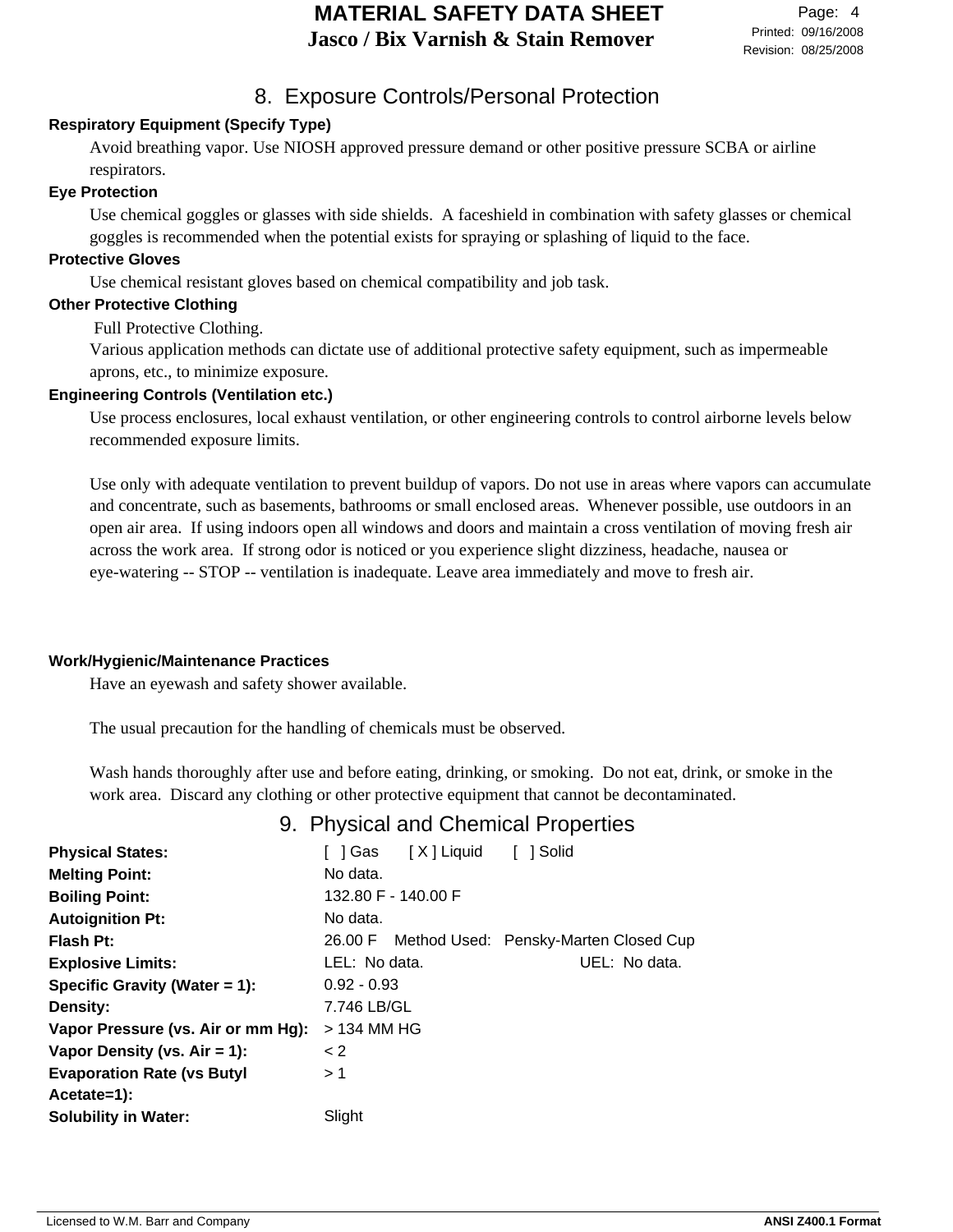| <b>Percent Volatile:</b> | 97.0 % by weight. |
|--------------------------|-------------------|
| VOC / Volume:            | 463,0000 G/L      |
| <b>Viscosity:</b>        | 2000 CPS          |
| <b>Corrosion Rate:</b>   | No data.          |
| pH:                      | $6.0 - 7.0$       |
| Amprovement and Odar     |                   |

#### **Appearance and Odor**

Viscous, opaque white or clear liquid with aromatic ether like odor.

### 10. Stability and Reactivity

Stability: Unstable [ ] Stable [ X ]

# **Conditions To Avoid - Instability**

No data available.

#### **Incompatibility - Materials To Avoid**

Strong oxidizers, strong caustics, acids, water + heat, and chemically active metals. May attack some forms of plastics, rubber, and coatings.

Moisture, heat, flame, ignition sources and incompatibles.

#### **Hazardous Decomposition Or Byproducts**

Carbon monoxide, carbon dioxide, formaldehyde, hydrochloric acid and toxic gas phosgene.

Hazardous Polymerization: Will occur [ ] Will not occur [ X ]

#### **Conditions To Avoid - Hazardous Polymerization**

No data available.

### 11. Toxicological Information

There is no data available for the product.

The following are known component data:

Toluene (108-88-3): Inhalation LC50 Rat: 12.5 mg/L/4H; Inhalation LC50 Rat:  $> 26700$  ppm/1H; Oral LD50 Rat: 636 mg/kg; Dermal LD50 Rabbit: 8390 mg/kg; Dermal LD50 Rat: 12124 mg/kg

Methanol (67-56-1): Inhalation LC50 Rat: 83.2 mg/L/4H; Inhalation LC50 Rat: 64000 ppm/4H; Oral LD50 Rat: 5628 mg/kg; Dermal LD50 Rabbit: 15800 mg/kg

Methylene Chloride (75-09-2): Oral LD50 Rat: >2000 mg/kg; Inhalation LC50 Rat: 76000 mg/m3/4H

Acetone (67-64-1): Oral LD50 Rat: 5800 mg/kg

Oleic Acid (112-80-1): Oral LD50 Rat: 25 g/kg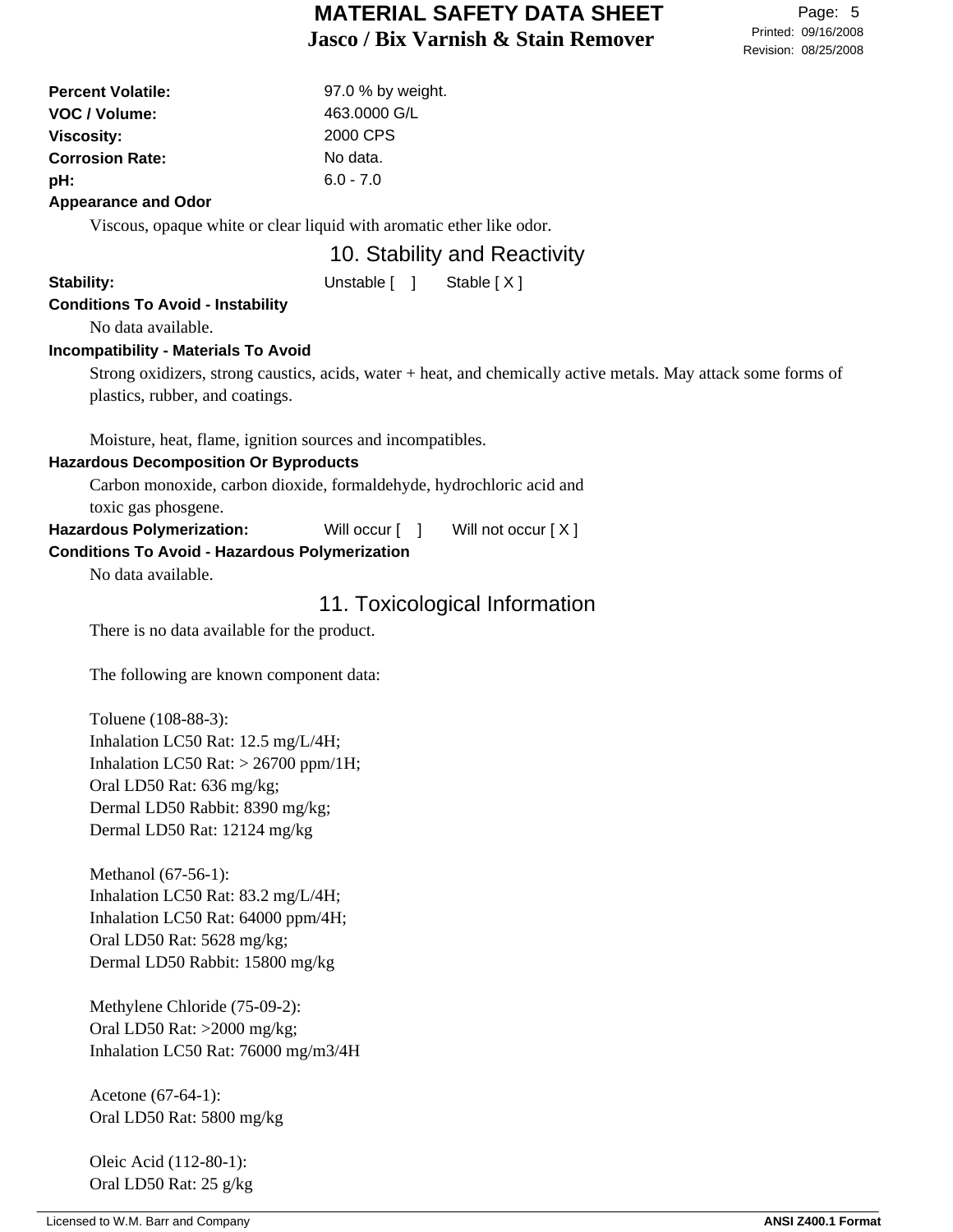Potassium Hydroxide (1310-58-3):

Oral LD50 Rat: 214 mg/kg

#### **Carcinogenicity/Other Information**

Methylene Chloride has been shown to increase the incidence of malignant tumors in mice and benign tumors in rats. Other animal studies, as well as several human epidemiology studies, failed to show a tumorigenic response.

-Methylene Chloride (Dichloromethane) (CAS 75-09-2) is on the IARC list as a Group 2B: Possibly Carcinogenic to Humans, and on the NTP list as Reasonably anticipated to be a human carcinogen.

-Toluene (CAS 108-88-3) is on the IARC list as a Group 3: Not Classifiable as to Carcinogenicity in Humans.

| Hazardous Components (Chemical Name) |                                                             | CAS#      | <b>NTP</b>       | <b>IARC</b> | <b>ACGIH</b> | <b>OSHA</b> |
|--------------------------------------|-------------------------------------------------------------|-----------|------------------|-------------|--------------|-------------|
|                                      | 1. Toluene {Benzene, Methyl-; Toluol}                       | 108-88-3  | No.              | 3           | A4           | No.         |
|                                      | 2. Methanol {Methyl alcohol; Carbinol; Wood<br>alcohol}     | 67-56-1   | n.a.             | n.a.        | n.a.         | n.a.        |
|                                      | 3. Dichloromethane {Methylene chloride}                     |           | 75-09-2 Possible | 2Β          | A3           | Yes         |
| 4.                                   | Acetone                                                     | 67-64-1   | n.a.             | n.a.        | A4           | n.a.        |
|                                      | 5. Oleic acid $\{9\text{-Octadecenoic acid }(\mathbb{Z})\}$ | 112-80-1  | n.a.             | n.a.        | n.a.         | n.a.        |
|                                      | 6. Potassium hydroxide                                      | 1310-58-3 | n.a.             | n.a.        | n.a.         | n.a.        |

## 12. Ecological Information

#### ENVIRONMENTAL TOXICITY:

No environmental toxicity studies have been conducted on the product. The following are known component data:

Toluene (108-88-3): Freshwater Algae Data = 96 Hr EC50 Selenastrum capricornutum: >433 mg/L; Freshwater Fish

Species Data = 96 Hr LC50 Pimephales promelas: 25 mg/L [flow-through] (1 day old); 96 Hr LC50 Oncorhynchus

mykiss: 24.0 mg/L [flow-through]; 96 Hr LC50 Lepomis macrochirus: 24.0 mg/L [static]; 96 Hr LC50 Lepomis macrochirus: 13 mg/L [static]; Microtox Data = 30 min EC50 Photobacterium phosphoreum: 19.7 mg/L; 48 Hr EC50

Water Flea Data: 11.3 mg/L; 48 Hr EC50 water flea: 310 mg/L; 48 Hr EC50 Daphnia magna: 11.3 mg/L

Methanol (67-56-1): Freshwater Fish Species Data = 96 Hr LC50 Pimephales promelas: 28100 mg/L [flow-through]; 96

Hr LC50 Oncorhynchus mykiss: 13200 mg/L; Microtox Data = 5 min EC50 Photobacterium phosphoreum: 43000  $mg/L$ ;

15 min EC50 Photobacterium phosphoreum: 40000 mg/L; 25 min EC50 Photobacterium phosphoreum: 39000 mg/L

Methylene Chloride (75-09-2): Freshwater Algae Data = 96 Hr EC50 Selenastrum capricornutum: >660 mg/L; Freshwater Fish Species Data = 96 Hr LC50 Pimephales promelas: 193 mg/L [flow-through]; 96 Hr LC50 Pimephales

promelas: 310 mg/L [static]; 96 Hr LC50 Oncorhynchus mykiss: 10.95 mg/L [flow-through]; 96 Hr LC50 Lepomis

macrochirus: 193 mg/L [static]; 96 Hr LC50 Lepomis macrochirus: 193 mg/L [flow-through]; Microtox Data = 24 Hr EC50

Nitrosomonas: 1 mg/L; 15 min EC50 Photobacterium phosphoreum: 2.88 mg/L; Water flea data = 48 Hr EC50 water flea:

140mg/L [Static]

Acetone (67-64-1): Freshwater Fish Species Data = 96 Hr LC50 Oncorhynchus mykiss: 5540 mg/L [static]; 96 Hr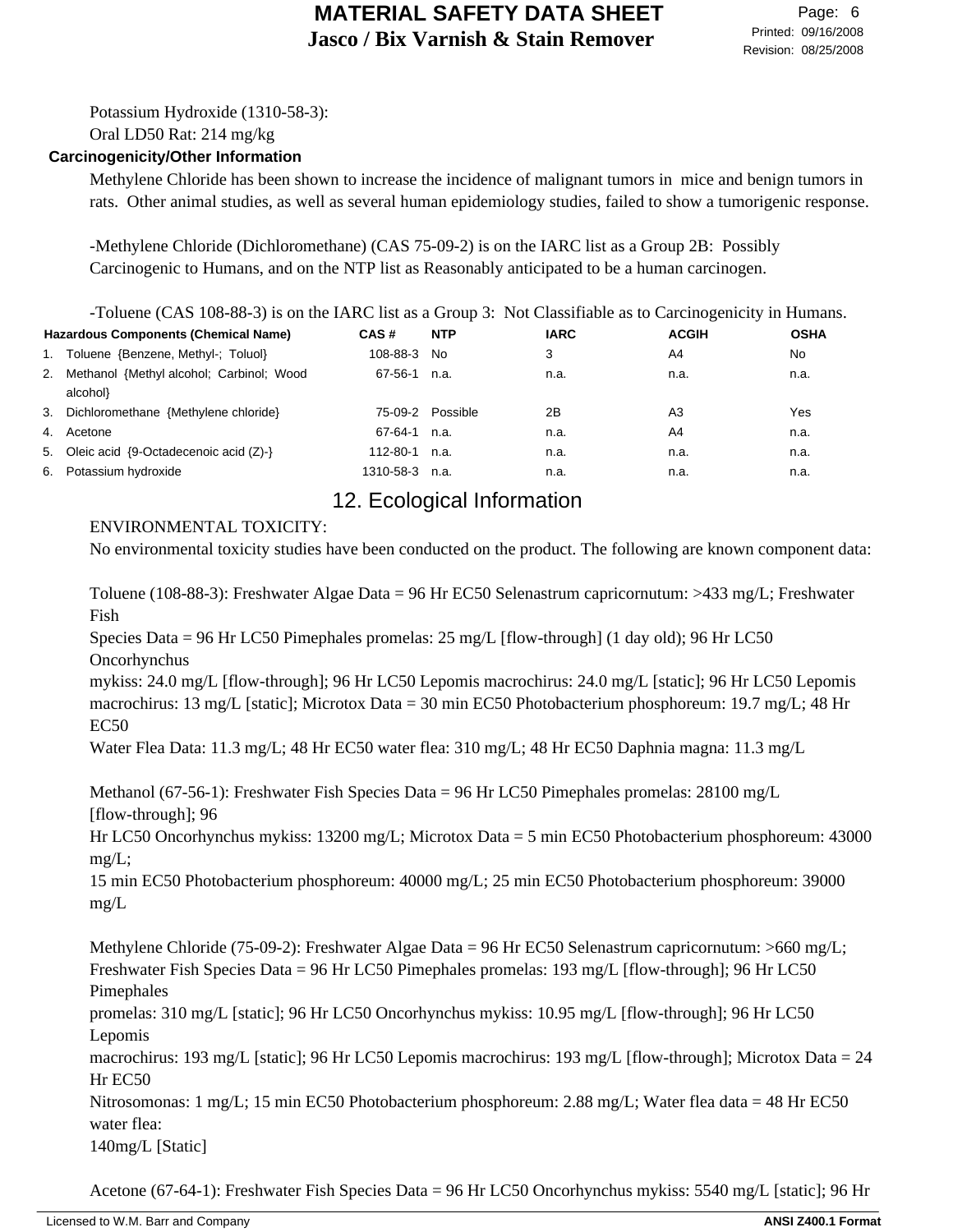#### LC50

Pimephales promelas: 6210 mg/L [flow-through]; 96 Hr LC50 Lepomis macrochirus: 8300 mg/L [static]; Microtox Data = 15 min EC50 Photobacterium phosphoreum: 14500 mg/L; Water flea data = 48 Hr EC50 water flea: 0.0039 mg/L; 48 Hr EC50 Water flea: 12700 mg/L [Static]; 48 Hr EC50 Daphnia magna: 12600 mg/L

Oleic Acid (112-80-1): Freshwater Fish Species Data = 96 Hr LC50 Pimephales promelas: 205 mg/L [Static]

Potassium Hydroxide (1310-58-3): Freshwater Fish Species Data = 24 Hr LC50 Gambusia affinis: 80.0 mg/L

#### ENVIRONMENTAL FATE:

No data available.

### 13. Disposal Considerations

#### **Waste Disposal Method**

Dispose of in accordance with all applicable local, state, and federal regulations.

### 14. Transport Information

| <b>LAND TRANSPORT (US DOT)</b><br><b>DOT Proper Shipping Name</b>                                     | Land, Air, Rail, and Water:                                     |  |  |
|-------------------------------------------------------------------------------------------------------|-----------------------------------------------------------------|--|--|
|                                                                                                       | Paint related material                                          |  |  |
| <b>DOT Hazard Class:</b><br><b>DOT Hazard Label:</b><br><b>UN/NA Number:</b><br><b>Packing Group:</b> | Packing Group II<br>3<br><b>FLAMMABLE LIQUID</b><br>UN1263<br>Ш |  |  |

#### **Additional Transport Information**

For D.O.T. information, contact W.M. Barr Technical Services at 1-800-398-3892.

Flammable material products shipped in containers less that 1L (0.3 gallons) in volume: Per 49 CFR 173.150, Limited Quantities of flammable liquids (Class 3), Packing Group II that are shipped in packaging not over 1.0 L net

capacity packed in strong outer packaging are exempted from labeling requirements and specification packaging requirements, unless offered for transportation by aircraft. Limited quantities are not subject to Subpart F (Placarding).

Each package must be packed in strong outer packaging and can not exceed 30 kg (66 lbs).

Consumer commodities (per 173.150): A limited quantity that conforms to the paragraph above and is a consumer commodity (per 49 CFR 171.8) can be renamed "Consumer commodity" and reclassified as an ORM-D Material. In

addition to the exceptions for labeling and placarding provided by paragraph 173.150, shipments of ORM-D Material are

not subject to the shipping paper requirements of subpart C of part 172 of this subchapter, unless the material meets the

definition of a hazardous substance, hazardous waste, marine pollutant, or are offered for transportation and transported

by aircraft. Additional exceptions, as provided in §173.156 may also apply.